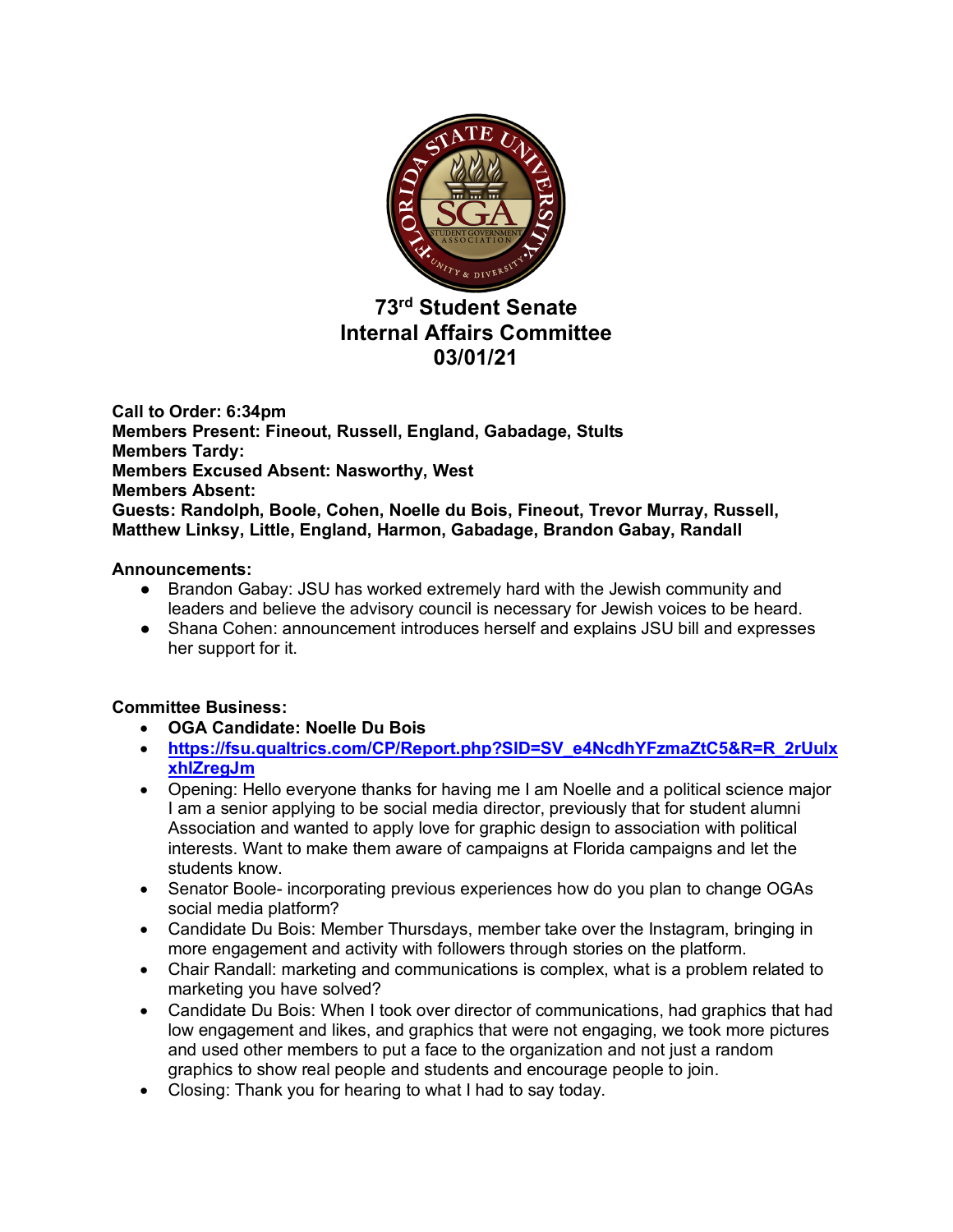- Senator Gabadage moves to enter round table and seconded by Senator Russell.
- Senator Gabadage moves to call question and is seconded by Senator Russell.
- Russell, Harmon, Hitchcock vote in favor, Fineout abstains.
- Candidate Du Bois forwarded to full senate and passes.
- **FLI Candidate: Daylyn Randolph**
- **https://fsu.qualtrics.com/CP/Report.php?SID=SV\_e4NcdhYFzmaZtC5&R=R\_1rN4R dlEDWHLmqB**
- Opening: Hello, I am Randolph freshman majoring in business finance with minor in Spanish. This past year I was a participant in the institute and saw many things that I believe I could change or make better and wanted to reapply to the board so I could enhance the four major components of FLI.
- President Harmon: What year in school are you?
- Candidate Randolph: First Year Junior.
- Senator Boole: What specific changes do you want to make?
- Candidate Randolph: In FLI it is closed off, and not very exposed to the campus, supposed to be preparing freshman students to be leaders of FSU but if they are closed off and not getting interaction with student body they are not prepared. My plan is to add more interaction with the student body through hosting workshops and seminars to learn how to plan, execute, and connect with the student body.
- Closing: Here as a candidate for director and I have many plans to get to work and hopefully can work with you feel free to reach out with me and ask any questions. thank you for having me.
- Senator Gabadage moves to enter roundtable and President Harmon seconds.
- President Harmon- I really love this candidate and that he is a first year and saw a problem and is trying to fix it and look forward to working with him in the future.
- Senator Hitchcock moves to call to question and Senator Russell seconds.

Russell, Fineout, Hitchcock and Harmon all vote yes, Candidate passes unanimously.

- **JSU Bill #13**
- Opening Chair Randall: I appreciate you being here tonight. I apologize for the complicated title. The JSU was taken out of statutes in 2010. The VP of Student Body cited performance issues. They now hold 14 virtual events and one even had 90+ attendance. The way we have structured the advisory council and executive board will serve as a model for those to come due to the way it brings the community together. We put in place a good transparency and accountability model.
- Vice Chair Stults moves to enter roundtable discussion, Senator Hitchcock seconds.
- President Harmon asks how will the JSU stay active.
- Chair Randall says that the community will hold the JSU accountable and the way the JSU will be set up will keep it active.
- Vice Chair Stults moves to amend so Chair Martin is added as sponsor, Senator Hitchcock seconds.
- Senator Hitchcock moves to call to question, Vice Chair Stults seconds.
- Closing Chair Randall: I know all the IA senators have looked over the bill and I appreciate your support. If you have any questions, come ask me.
- 4 yes (Stults, Hitchcock, Fineout, Russell), one abstention. President Harmon abstains.
- Bill is passed!

# **Old Business:**

● None